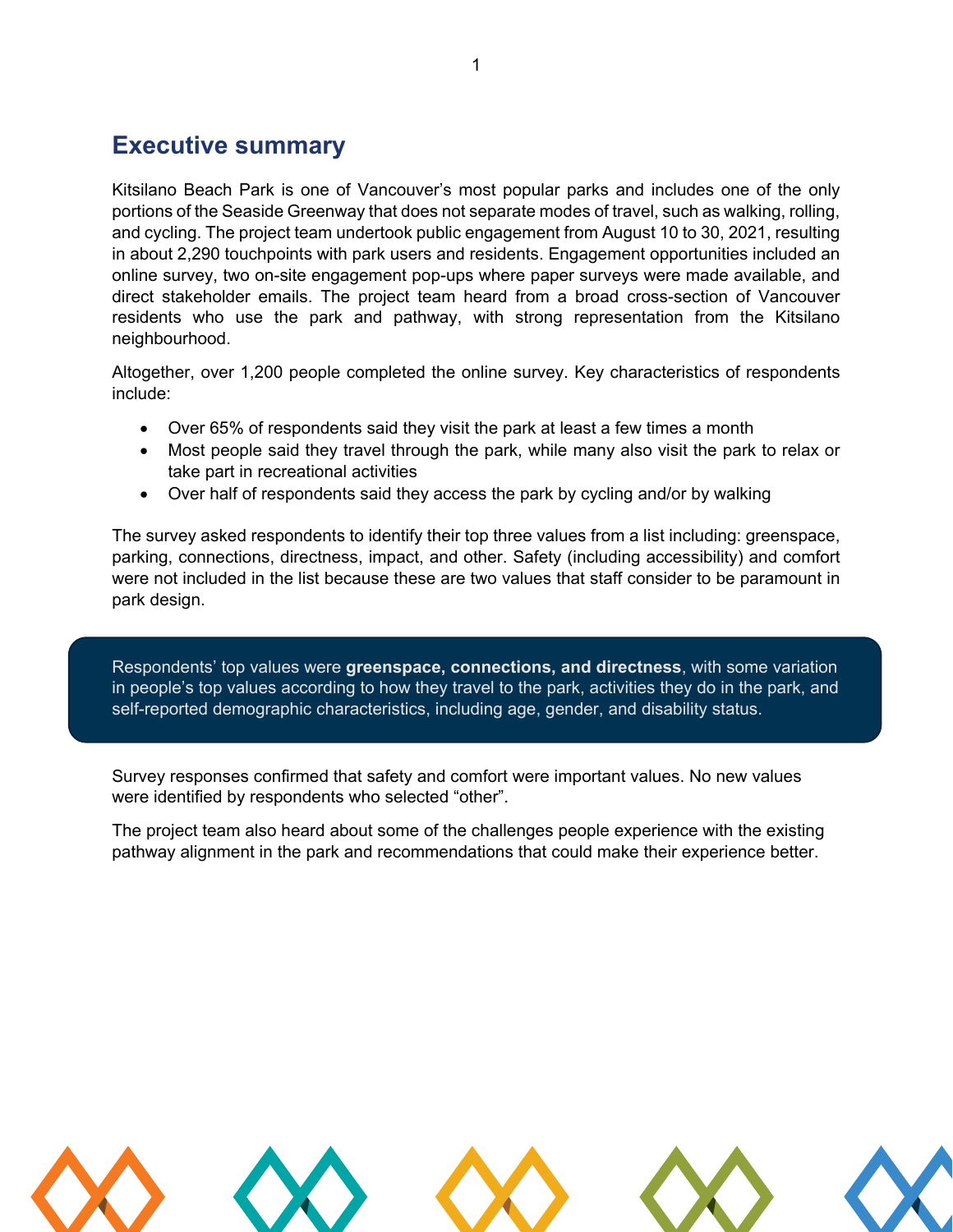Respondents identified the following as the top three challenges:



Respondents shared these top recommendations when it comes to a separated cycling path connecting across the park:



This input will help staff to develop design options for a separated cycle path that is safe and comfortable for all users, including children, families, and people with reduced mobility, while reducing conflicts between park users. Different cycle path design options will be presented in a second round of engagement in the fall/winter of 2021.